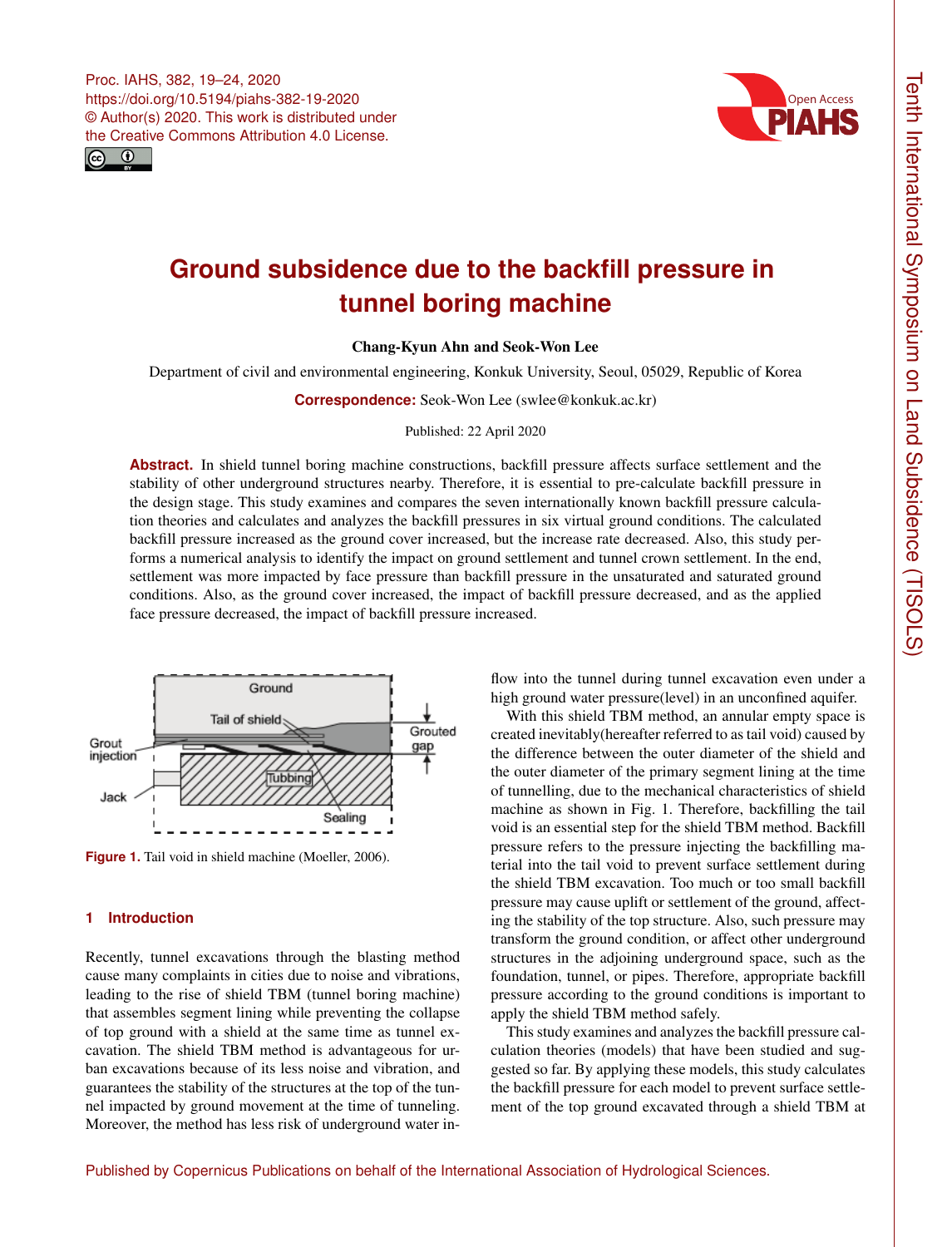the design stage in various virtual ground conditions. Afterwards, the calculated backfill pressure was applied to a numerical analysis to comparatively analyze the impact of the differences in backfill pressures in different models on the settlement of the ground and tunnel crown according to the ground conditions and ground cover.

# **2 Backfill pressure calculation theory**

Backfill pressure is estimated based on the shield TBM face pressure (lateral earth pressure), or corresponding to the vertical (normal) stress and water pressure applied to the TBM crown. Therefore, this study presents and analyzes the theories calculating backfill pressure in two types: theories based on the bearing pressure (face pressure, lateral earth pressure) applied to the tunnel face, and other theories based on the normal stress on the tunnel crown.

## 2.1 Backfill pressure calculation theories based on face pressure (lateral earth pressure)

Gatti and Cassani (2007) proposed the following methods to minimize surface settlement at the time of urban tunneling using the shield TBM: pressure control in the chamber, ground improvement, quantity control in the backfill injection and injection pressure management. They suggested that backfill injection pressure  $(\sigma_{\text{inj}})$  should be calculated larger than the sum of the lateral earth pressure and water pressure applied to the center of the tunnel face in order for it to avoid convergence of the cavity and uniformly inject backfill materials. Their proposed calculation is shown in Eq.  $(1)$ . Here,  $u$ ,  $\gamma'$ , H, D means hydrostatic pressure, effective unit weight, ground cover of tunnel, tunnel diameter, respectively.  $K$ , the coefficient of earth pressure, is proposed to be larger than the static coefficient of earth pressure obtained through the Jaky's law.

$$
\sigma_{\text{inj}} > u + \left[ \gamma' \left( H + \frac{D}{2} \right) \cdot K \right], \tag{1}
$$

Daniele Peila (personal communication, 2010) experientially proposed backfill pressure ( $\sigma_{\text{inj}}$ ) as 0.5 bar plus the applied face pressure ( $\sigma_{\text{face}}$ , bar), as shown in Eq. (2).

$$
\sigma_{\text{inj}} = \sigma_{\text{face}} + 0.5,\tag{2}
$$

Oyanguren Ramirez (personal communication, 2010) proposed backfill pressure  $(\sigma_{\text{inj}})$  to be the applied face pressure ( $\sigma_{\text{face}}$ ) multiplied by 1.5–1.8, as shown in Eq. (3).

$$
\sigma_{\text{inj}} = (1.5 - 1.8) \cdot \sigma_{\text{face}},\tag{3}
$$

Based on field data in Korea, generally the minimum backfill injection pressure ( $\sigma_{\text{ini}}$ ) should be estimated 1–2 bar larger than the applied face pressure ( $\sigma_{\text{face}}$ , bar), as shown in Eq. (4). Such empirical method will be referred to as Empirical equation, hereafter.

$$
\sigma_{\text{inj}} = \sigma_{\text{face}} + (1 - 2 \text{ bar}),\tag{4}
$$

## 2.2 Backfill pressure calculation theories based on normal stress

Wittke (2007) proposed backfill pressure ( $\sigma_{\text{inj}}$ ) to be the value corresponding to the normal stress  $(\sigma_v)$  applied to the tunnel crown, as shown in Eq. (5).

$$
\sigma_{\rm inj} = \sigma_{\rm v},\tag{5}
$$

Biosca and Bono (2008) proposed backfill pressure ( $\sigma_{\text{inj}}$ ) as the value of the normal stress ( $\sigma_{v}$ , bar) applied to the tunnel crown added by 0.5–1.0 bar, as shown in Eq. (6).

$$
\sigma_{\text{inj}} = \sigma_{\text{v}} + (0.5 - 1.0 \text{ bar}),\tag{6}
$$

Mollon et al. (2013) suggested backfill pressure ( $\sigma_{\text{inj}}$ ) as the value of the normal stress  $(\sigma_{v})$  applied to the tunnel crown multiplied by 1.2, as shown in Eq. (7).

$$
\sigma_{\text{inj}} = 1.2 \times \sigma_{\text{v}},\tag{7}
$$

#### **3 Setting virtual ground conditions**

This study set six virtual ground conditions as shown in Table 1. There are three unsaturated ground conditions (Cases 1–3) where the tunnel is excavated above the ground water level, and three saturated ground conditions (Cases 4–6) where the tunnel is excavated below the ground water level. According to each case, soil (ground) properties such as unit weight  $(\gamma)$ , cohesion  $(c)$ , and internal friction angle  $(\varphi)$  were varied as shown in Table 1.

The tunnel excavation conditions were set as shown in Fig. 2. Ground cover  $(C \text{ in Fig. 2})$  was  $30 \text{ m}$ , tunnel excavation diameter ( $D = b$  in Fig. 2) was 8.3 m, and ground water level from tunnel crown ( $h_w$  in Fig. 2, limited only to Cases 4–6) was 50 m.

## **4 Ground and crown settlements according to the changes in backfill pressure**

This study applies the different backfill pressures calculated by a model to a numerical analysis to investigate the effect of the backfill pressure values on the ground and crown settlement (ground movement) caused by shield TBM tunnel excavation. For this, MIDAS GTS NX was selected as the ground numerical analytical program that similarly models the entire analysis process of shield TBM tunnel excavation in three dimensions. In addition, segment lining assembly and grout hardening processes were applied for each analysis step.

The ground conditions were applied for the numerical analysis: on even ground, 40 m width, 90 m length along the tunnel excavation direction, 8.3 m excavation diameter, 1.5 m excavated tunnel length, and three different ground covers  $(10, 20, 30 \text{ m}$  representing C in Fig. 2) from the tunnel crown.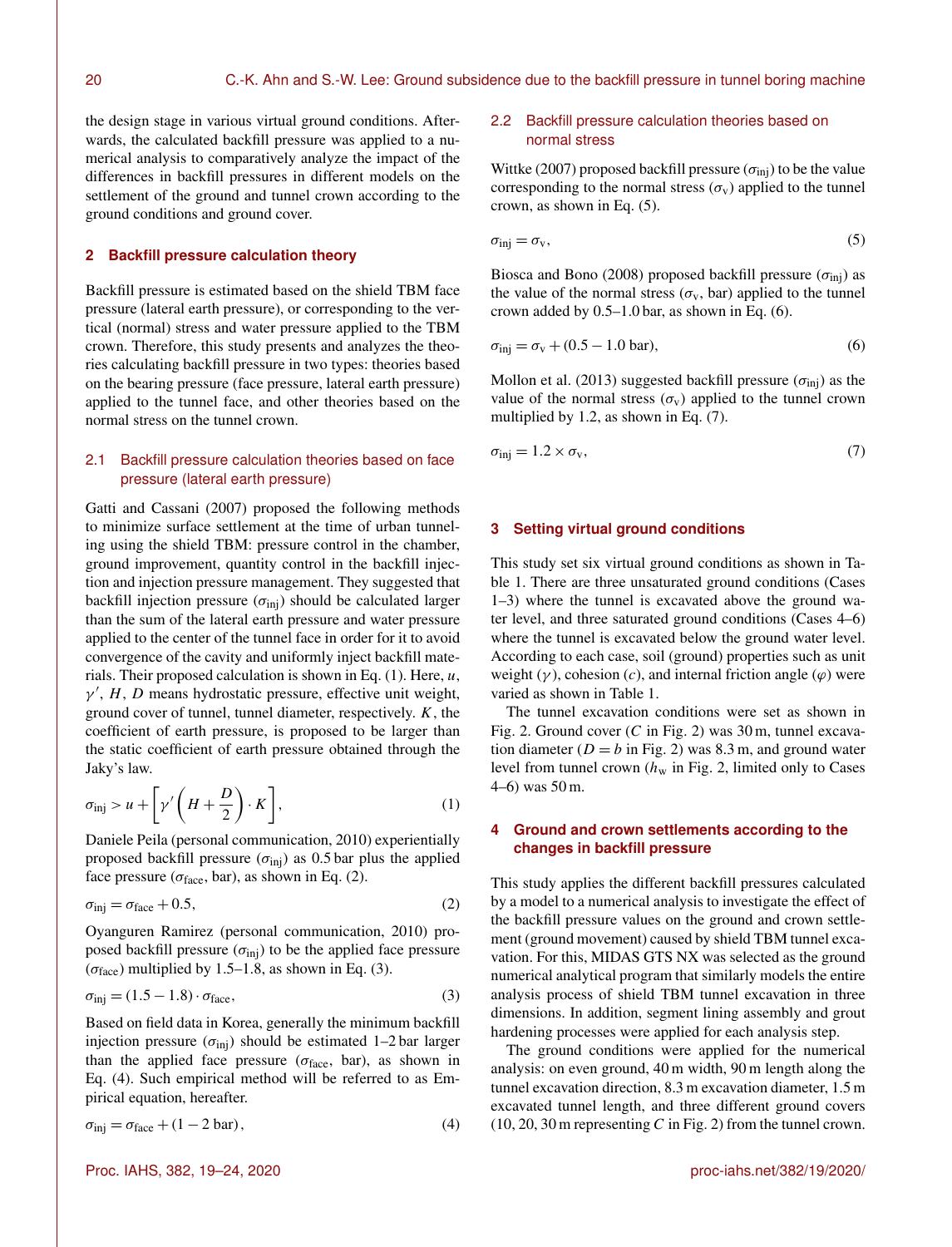**Table 1.** Ground conditions

|        |    | $\gamma_t$ (kN m <sup>-3</sup> ) $\gamma_{sat}$ (kN m <sup>-3</sup> ) $c$ (kN m <sup>-2</sup> ) $\varphi$ (°) Condition |    |    |             |
|--------|----|-------------------------------------------------------------------------------------------------------------------------|----|----|-------------|
| Case 1 |    |                                                                                                                         | 0  | 35 |             |
| Case 2 | 19 |                                                                                                                         | 5  | 30 | Unsaturated |
| Case 3 |    |                                                                                                                         | 10 | 25 |             |
| Case 4 |    |                                                                                                                         | 0  | 35 |             |
| Case 5 |    | 20                                                                                                                      | 5  | 30 | Saturated   |
| Case 6 |    |                                                                                                                         | 10 | 25 |             |

**Table 2.** Face and backfill pressure for numerical analysis (Case 5).

| Ground Cover                      |      | 10 <sub>m</sub> | 20 <sub>m</sub> |      | 30 <sub>m</sub> |      |  |  |  |  |
|-----------------------------------|------|-----------------|-----------------|------|-----------------|------|--|--|--|--|
| Face Pressure (kPa)               | Max  | Min             | Max             | Min  | Max             | Min  |  |  |  |  |
|                                   | 673  | 619             | 772             | 729  | 874             | 835  |  |  |  |  |
| Backfill Injection Pressure (kPa) |      |                 |                 |      |                 |      |  |  |  |  |
| Gatti and Cassani                 | 685  | 685             | 845             | 845  | 1005            | 1005 |  |  |  |  |
| Daniele Peila                     | 723  | 669             | 822             | 779  | 924             | 885  |  |  |  |  |
| Oyanguren Ramirez                 | 1111 | 1021            | 1274            | 1203 | 1442            | 1378 |  |  |  |  |
| Empirical equation                | 823  | 769             | 922             | 879  | 1024            | 985  |  |  |  |  |
| Mollon et al. (2013)              | 840  | 840             | 1080            | 1080 | 1320            | 1320 |  |  |  |  |
| Wittke (2007)                     | 700  | 700             | 900             | 900  | 1100            | 1100 |  |  |  |  |
| Biosca and Bono (2008)            | 775  | 775             | 975             | 975  | 1175            | 1175 |  |  |  |  |



**Figure 2.** TBM Tunnel Excavation Conditions.

The segment lining thickness and backfill grouting thickness were 30 and 20 cm, respectively. In the saturated conditions, the water level  $(h_w$  in Fig. 2) was modelled at 50 m above from the tunnel crown. Figure 3 shows the numerical analysis model when the ground cover was 20 m.

## 4.1 Calculation of face pressure and backfill pressure applied to numerical analysis

Face pressure and backfill pressure for numerical analysis were calculated in each of Case 1–6. The aforementioned seven theories (4 models based on face pressure  $+3$  models based on normal stress) were applied to calculate backfill injection pressure. Three models of Murayama (1966), Anagnostou and Kovari (1996), DIN 4085 (1987) and an empirical equation proposed by the Japanese Geotechnical Society



**Figure 3.** Numerical modelling.

were applied to calculate face pressure, after which the maximum and minimum face pressures were applied to each. This study investigated total six cases (Table 1), but the findings of Case 5 was only presented and discussed as the prime case. Other cases showed similar trends. Table 2 show the applied face pressure and backfill pressure for model according to the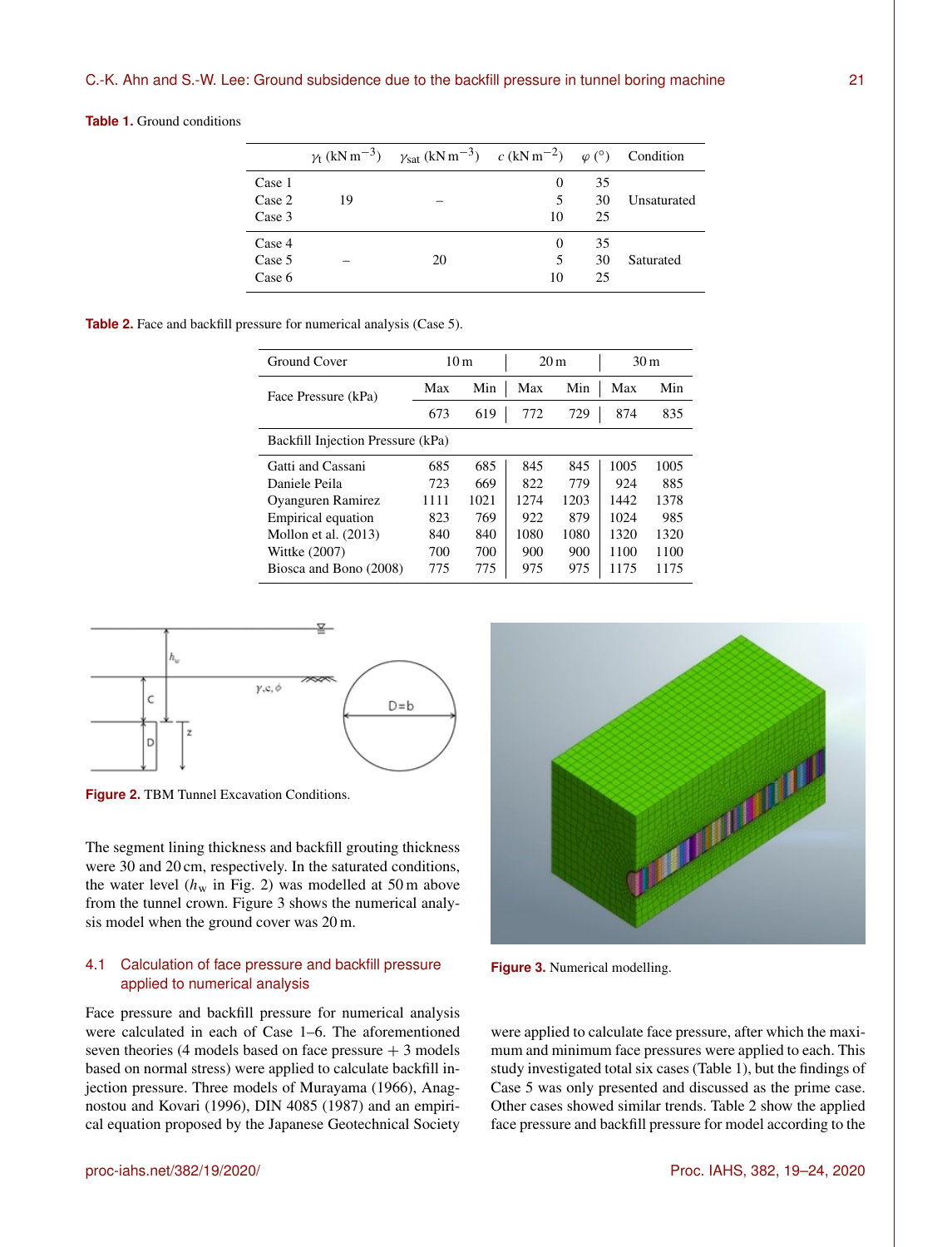| Ground Cover             | 10 <sub>m</sub> |                  |      |                 | 20 <sub>m</sub> |                  |      |              | 30 <sub>m</sub> |                 |      |                 |
|--------------------------|-----------------|------------------|------|-----------------|-----------------|------------------|------|--------------|-----------------|-----------------|------|-----------------|
| Face Pressure (kPa)      | Max             |                  | Min  |                 | Max             |                  | Min  |              | Max             |                 | Min  |                 |
| Ground Settlement (mm)   | Face            | Final            | Face | Final           | Face            | Final            | Face | Final        | Face            | Final           | Face | Final           |
| Gatti and Cassani (2007) | 7.00            | 20.83            | 7.28 | 21.08           | 5.58            | 16.10            | 5.76 | 16.31        | 4.28            | 11.76           | 4.41 | 11.93           |
| Daniele Peila (personal  | 6.99            | 20.79            | 7.28 | 21.10           | 5.58            | 16.11            | 5.77 | 16.34        | 4.29            | 11.80           | 4.43 | 11.98           |
| communication, 2010)     |                 |                  |      |                 |                 |                  |      |              |                 |                 |      |                 |
| Oyanguren Ramirez        | 6.94            | 20.42            | 7.24 | 20.76           | 5.50            | 15.90            | 5.69 | 16.13        | 4.19            | 11.58           | 4.34 | 11.77           |
| (personal)               |                 |                  |      |                 |                 |                  |      |              |                 |                 |      |                 |
| communication, 2010)     |                 |                  |      |                 |                 |                  |      |              |                 |                 |      |                 |
| Empirical equation       | 6.98            | 20.69            | 7.27 | 20.99           | 5.56            | 16.06            | 5.75 | 16.29        | 4.27            | 11.75           | 4.41 | 11.94           |
| Mollon et al. $(2013)$   | 6.98            | 20.69            | 7.26 | 20.94           | 5.53            | 15.99            | 5.71 | 16.19        | 4.22            | 11.63           | 4.35 | 11.80           |
| Wittke (2007)            | 6.99            | 20.81            | 7.28 | 21.07           | 5.57            | 16.08            | 5.75 | 16.28        | 4.26            | 11.72           | 4.39 | 11.89           |
| Biosca and Bono (2008)   | 6.98            | 20.69            | 7.27 | 20.99           | 5.55            | 16.04            | 5.73 | 16.24        | 4.25            | 11.69           | 4.38 | 11.86           |
| Average                  | 6.98            | 20.70            | 7.27 | 20.99           | 5.56            | 16.04            | 5.74 | 16.25        | 4.25            | 11.70           | 4.39 | 11.88           |
| Settlement               |                 | 13.72 $(66.3\%)$ |      | $13.72(65.4\%)$ |                 | 10.48 $(65.4\%)$ |      | 10.52(64.7%) |                 | 7.45 $(63.7\%)$ |      | 5.80 $(42.8\%)$ |

**Table 3.** Ground settlement according to face and backfill pressure (Case 5).

**Table 4.** Crown settlement according to face and backfill pressure (Case 5).

| Ground Cover             | 10 <sub>m</sub> |                 |      |                 | 20 <sub>m</sub> |                  |       |                | 30 <sub>m</sub> |              |      |                |
|--------------------------|-----------------|-----------------|------|-----------------|-----------------|------------------|-------|----------------|-----------------|--------------|------|----------------|
| Face Pressure (kPa)      | Max             |                 | Min  |                 | Max             |                  | Min   |                | Max             |              | Min  |                |
| Crown Settlement (mm)    | Face            | Final           | Face | Final           | Face            | Final            | Face  | Final          | Face            | Final        | Face | Final          |
| Gatti and Cassani (2007) | 9.30            | 30.61           | 9.95 | 31.19           | 9.63            | 42.06            | 10.29 | 42.75          | 9.30            | 30.61        | 9.95 | 31.19          |
| Daniele Peila (personal  | 9.29            | 30.53           | 9.95 | 31.23           | 9.63            | 42.07            | 10.29 | 42.77          | 9.29            | 30.53        | 9.95 | 31.23          |
| communication, 2010)     |                 |                 |      |                 |                 |                  |       |                |                 |              |      |                |
| Oyanguren Ramirez        | 9.25            | 29.72           | 9.91 | 30.49           | 9.60            | 41.92            | 10.26 | 42.64          | 9.25            | 29.72        | 9.91 | 30.49          |
| (personal)               |                 |                 |      |                 |                 |                  |       |                |                 |              |      |                |
| communication, 2010)     |                 |                 |      |                 |                 |                  |       |                |                 |              |      |                |
| Empirical equation       | 9.28            | 30.31           | 9.94 | 31.01           | 9.62            | 42.03            | 10.28 | 42.74          | 9.28            | 30.31        | 9.94 | 31.01          |
| Mollon et al. $(2013)$   | 9.28            | 30.31           | 9.93 | 30.89           | 9.61            | 41.98            | 10.27 | 42.67          | 9.28            | 30.31        | 9.93 | 30.89          |
| Wittke (2007)            | 9.30            | 30.58           | 9.95 | 31.16           | 9.62            | 42.04            | 10.28 | 42.73          | 9.30            | 30.58        | 9.95 | 31.16          |
| Biosca and Bono (2008)   | 9.29            | 30.42           | 9.94 | 31.01           | 9.62            | 42.01            | 10.28 | 42.71          | 9.29            | 30.42        | 9.94 | 31.01          |
| Average                  | 9.28            | 30.35           | 9.94 | 31.00           | 9.62            | 42.01            | 10.28 | 42.72          | 9.28            | 30.35        | 9.94 | 31.00          |
| Settlement               |                 | $21.07(69.4\%)$ |      | $21.06(67.9\%)$ |                 | 32.40 $(77.1\%)$ |       | 32.44 (75.9 %) |                 | 35.73(77.3%) |      | 35.77 (76.3 %) |

changes in ground cover in Case 5. In the numerical analysis, for example, the maximum and minimum face pressure were applied to each ground cover in Case 5. The seven backfill pressures were applied (total  $3 \times 2 \times 7 = 42$  cases) to calculate ground settlement and crown settlement caused by shield TBM excavation.

#### 4.2 Numerical analysis and results

#### 4.2.1 Ground settlement

Table 3 shows the ground settlements for Case 5 under 10, 20 and 30 m ground covers, maximum and minimum face pressures, and seven backfill pressure models. "Face" in Table 3 indicates the settlement when the shield TBM face reaches the observation point and "Final" in Table 3 means the final settlement after tunnel excavation. When compared with Case 2 in unsaturated conditions (even though the results are not described in this paper due to the page restriction), the impact of applied face pressure and backfill pressure was smaller because water pressure mostly comprised the face pressure and backfill pressure calculations.

When compared in quantitative values, settlement by backfill grouting with 10 m ground cover, maximum face pressure, and Ramirez model (largest backfill pressure, 1111 kPa), was 13.48 mm (20.42–6.94 mm in Table 3), and with the Wittke model (smallest backfill pressure, 700 kPa), settlement was 13.82 mm (20.81–6.99 mm in Table 3). With minimum face pressure and Ramirez model (largest back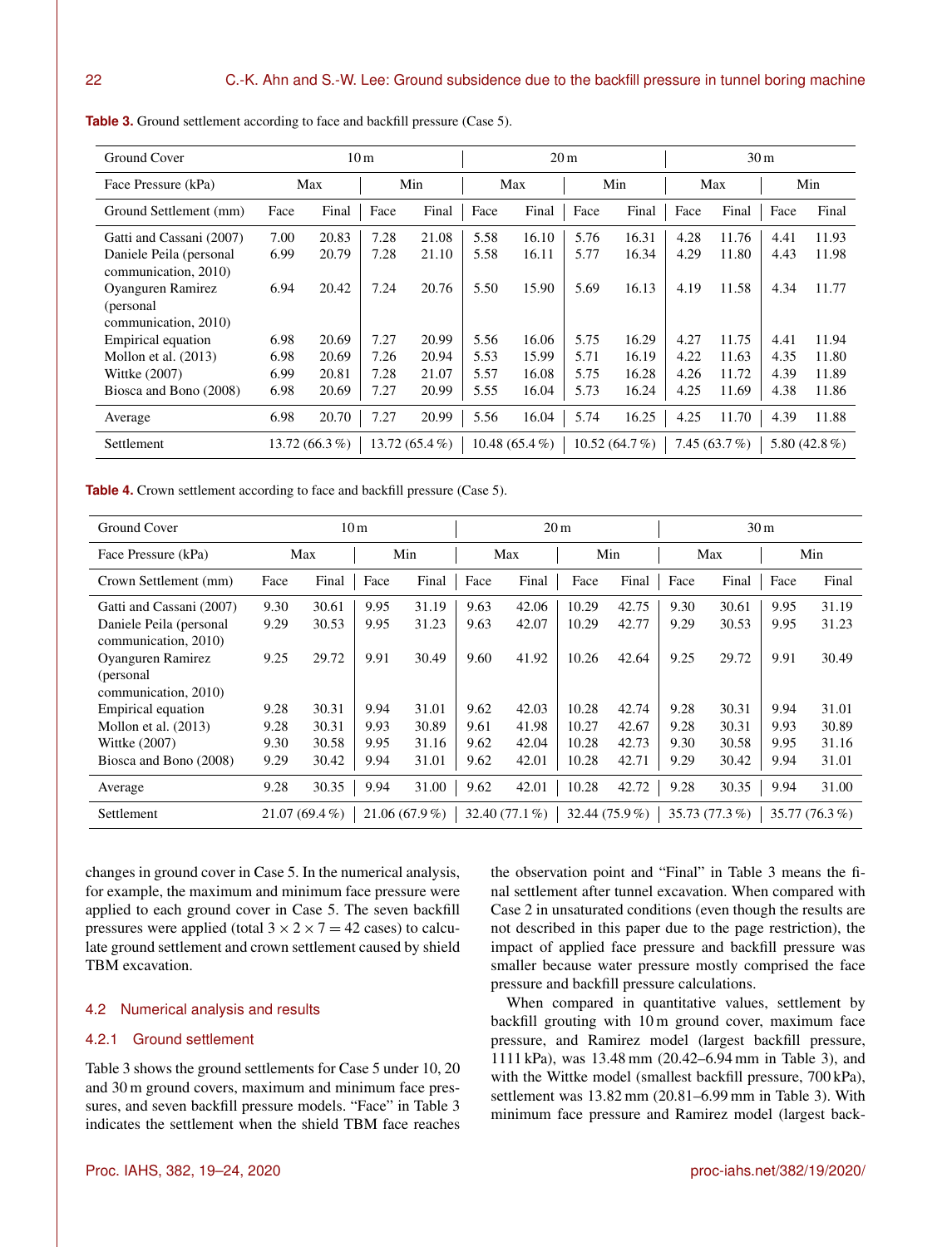fill pressure, 1021 kPa), settlement by backfill grouting was 13.52 mm, and with the Wittke model (smallest backfill pressure, 700 kPa), it was 13.79 mm. With maximum face pressure, settlement by changed backfill pressure was  $0.00083$  mm kPa<sup>-1</sup> and with minimum face pressure, it was  $0.00050$  mm kPa<sup>-1</sup>. When obtained with the ground covers of 20 and 30 m and maximum face pressure applied, it was 0.00029 and 0.00013 mm  $kPa^{-1}$ , respectively. With minimum face pressure, it was  $0.00022$  and  $0.00024$  mm kPa<sup>-1</sup>, respectively. As in the unsaturated conditions, the higher the ground cover increased, the lower the impact of backfill pressure decreased on ground settlement. Unlike in the unsaturated conditions, the impact was slightly larger with maximum face pressure.

#### 4.2.2 Crown settlement

Table 4 shows the crown settlements for Case 5 under 10, 20 and 30 m ground covers, maximum and minimum face pressures, and seven backfill pressure models. The analysis shows similar results as in the case of ground settlement.

In the quantitative comparison, the settlement by the changed backfill pressure was  $0.00197$  mm kPa<sup>-1</sup> with 10 m ground cover and maximum face pressure. It was  $0.00118$  mm kPa<sup>-1</sup> with minimum face pressure. With the ground covers of 20 and 30 m, the settlement was 0.00027 and  $0.00007$  mm kPa<sup>-1</sup> with maximum face pressure, respectively, and 0.00134 and 0.00117 mm kPa<sup> $-1$ </sup> with minimum face pressure, respectively. When compared with ground settlement in the unsaturated conditions, the impact of backfill pressure generally increased particularly within the maximum face pressure scenario, presumably because of the instant impact of backfill pressure on the crown, rather than ground, as the calculated backfill pressure increased according to face pressure.

#### 4.2.3 Discussion on the numerical analysis

The impact of applied face pressure was bigger on final settlement on the ground and crown than that of backfill pressure both in the unsaturated and saturated conditions within the situation we applied. Ground movement by applied face pressure and applied backfill pressure was similar, but displacement immediately occurred as backfill pressure applies on the crown rather than ground. As ground cover increased on the ground and crown, the impact of backfill pressure decreased, and as the applied face pressure decreased, the impact of backfill pressure increased. However, in the unsaturated conditions, ground settlement increased as ground cover increased, but settlement decreased in the saturated conditions, presumably because relaxed load applied as ground cover increased. On the contrary, crown settlement increased both in the unsaturated and saturated conditions as the ground cover increased because crown settlement instantly reacted to the application of tunnel excavation and backfill pressure.

#### **5 Conclusions**

- 1. In the unsaturated conditions, the crown reacted more sensitively to backfill pressure than the ground. As the ground cover increased, the impact of backfill pressure on ground and crown settlement decreased. In the numerical analysis with varying face pressure, the impact of backfill pressure increased on ground settlement as face pressure decreased.
- 2. In the saturated conditions, the crown reacted more sensitively to backfill pressure than the ground, as in the unsaturated conditions. As the ground cover increased, the impact of backfill pressure decreased on ground and crown settlement.
- 3. In the unsaturated conditions, ground and crown settlement increased as the ground cover increased. But in the saturated conditions, ground settlement decreased as the ground cover increased. This is probably because it does not instantly react to tunnel excavation unlike crown settlement, and as the ground cover increased, a relaxed load applies to decrease settlement. On the contrary, crown displacement is instant according to the application of tunnel excavation and backfill pressure, leading to increasing settlement according to the ground cover.

**Data availability.** The data are not publicly accessible. Every researcher can get the same results if they conduct the same numerical simulation following the same procedure as we do.

**Author contributions.** CKA conducted the numerical simulation and SWL provided the idea and basic theory.

**Competing interests.** The authors declare that they have no conflict of interest.

**Special issue statement.** This article is part of the special issue "TISOLS: the Tenth International Symposium On Land Subsidence – living with subsidence". It is a result of the Tenth International Symposium on Land Subsidence, Delft, the Netherlands, 17–21 May 2021.

**Financial support.** This research has been unded by the Ministry of Land, Infrastructure, and Transport of the Korean government (Construction Technology Research Program, grant no. 19SCIP-B105148-05).